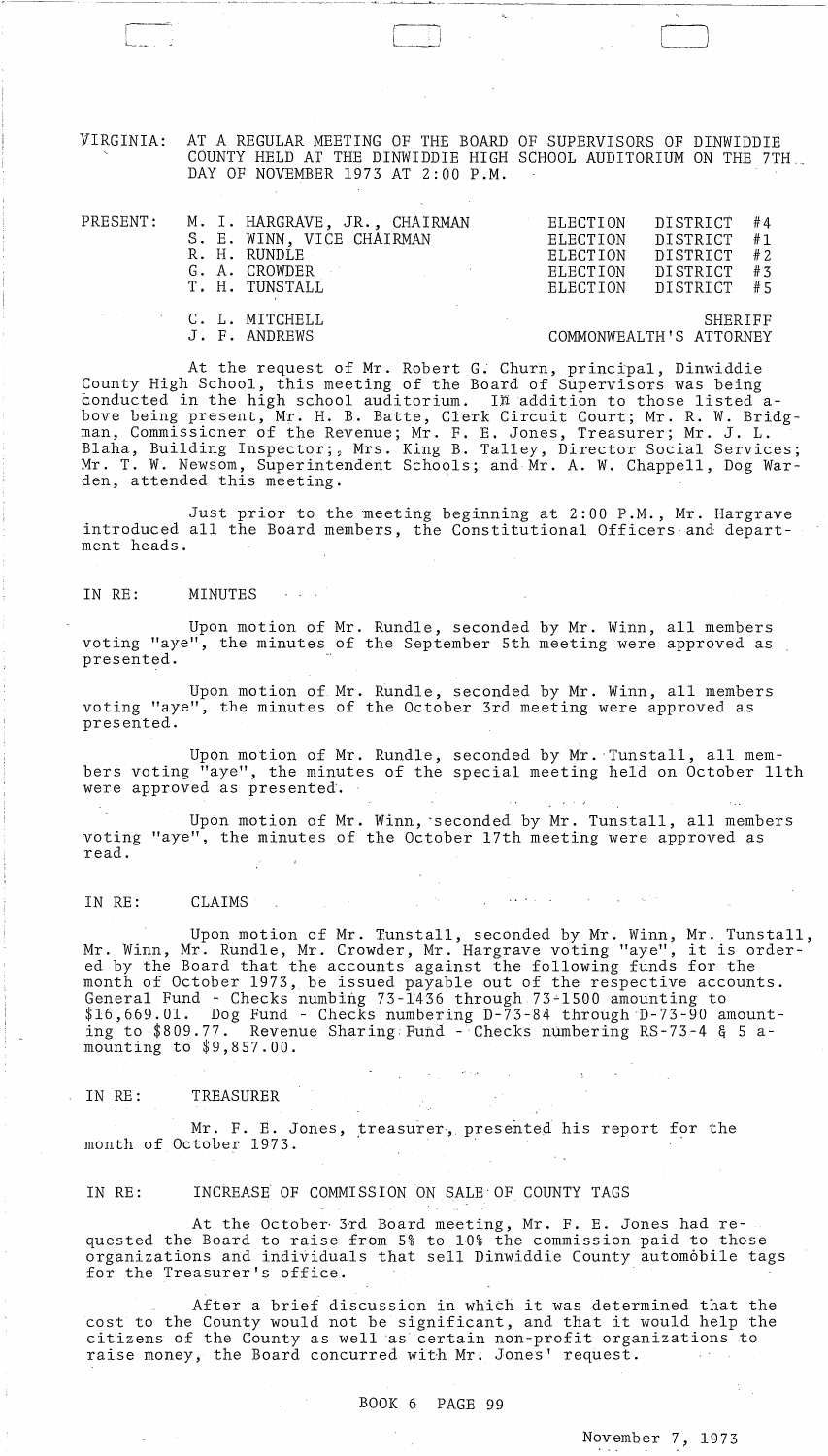Upon motion of Mr. Winn, seconded by Mr. Tunstall, Mr. Winn, Mr. Tunstall, Mr. Crowder, Mr. Rundle, Mr. Hargrave voting "aye", the Board authorized the treasurer to raise from  $5\frac{8}{9}$  to  $10\frac{8}{9}$  the commissions paid on the sale of County automobiletags by those people or organizations selected by the treasurer.

### IN RE: TRANSFER OF MONEY TO LEAA ACCOUNT 72-A1841

The County Administrator advised the Board that the County had received from the Division of Justice and Crime Prevention, \$2,697.00 as the state's portion of LEAA Grant 72-A1841. The County's share was \$899.00, and this should be transferred from the General Fund to the LEAA Account.

Upon motion of Mr. Tunstall, seconded by Mr. Rundle, Mr. Tunstall, Mr. Rundle, Mr. Crowder, Mr. Winn, Mr. Hargrave voting "aye", the treasurer was authorized to transfer from the General Fund to the LEAA Account 72-A184l, \$899.00.

IN RE: BUILDING INSPECTOR

Mr. James L. Blaha presented his report for the month of  $\leq$ October 1973.

IN RE: DOG WARDEN

 $e^{i\pi\phi}$ .  $e^{i\pi\phi}$ 

Mr. A. W. Chappell presented his report for the month of October 1973.

#### IN RE: DIRECTOR SOCIAL SERVICES

Mrs. King B. Talley presented to the Board three applications for State-Local Hospitalization.

Upon motion of Mr. Tunstall, seconded by Mr. Crowder, Mr. Tunstall, Mr. Crowder, Mr. Rundle, Mr. Winn, Mr. Hargrave voting "aye", the SLH application of Jessie Sills was approved. Mrs. Talley recommended approval.

The SLH applicatien of Norman Glover was not acted upon pending further investigation.

Upon motion of Mr. Rundle, seconded by Mr. Winn, Mr. Rundle, Mr. Winn, Mr. Crowder, Mr. Tunstall, Mr. Hargrave voting "aye", the SLH application of Mabel Wilkerson was disapproved. Mrs. Talley recommended disapproval.

IN RE: SUPERINTENDENT SCHOOLS - VOCATIONAL SCHOOL REPORT

Mr. T. W. Newsom discussed at length with the Board of Supervisors, the vocational school situation. The Board of Supervisors may authorize the school board to pursue one of the two following alternatives.

1. Regional Vocational School - This school would be built with the Counties of Prince George and Sussex. The breakdown of cost would be on the percentage of school age population located in each coûnty. Prince George has 38.86%; Sussex has 25.76% and Dinwiddie has 35.38% of the school age population.

The cost of this regional school having 13 shops would be 2 million dollars plus. As it now stands, the regional set up will receive a 48% grant from the State, leaving the cost to the localities at just over one million dollars. Dinwiddie's cost would be \$20,000 for the land, \$335,000 for the building, \$45,000 for the equipment plus an allow-ance of \$50,000 for rising cost by the time it is put out on bids. Of this \$4&0,000.00 total, \$265,000 could be borrowed from the Literary Fund. The balance would have to be paid out of current revenue over a three year period.

للمستشامسا للباري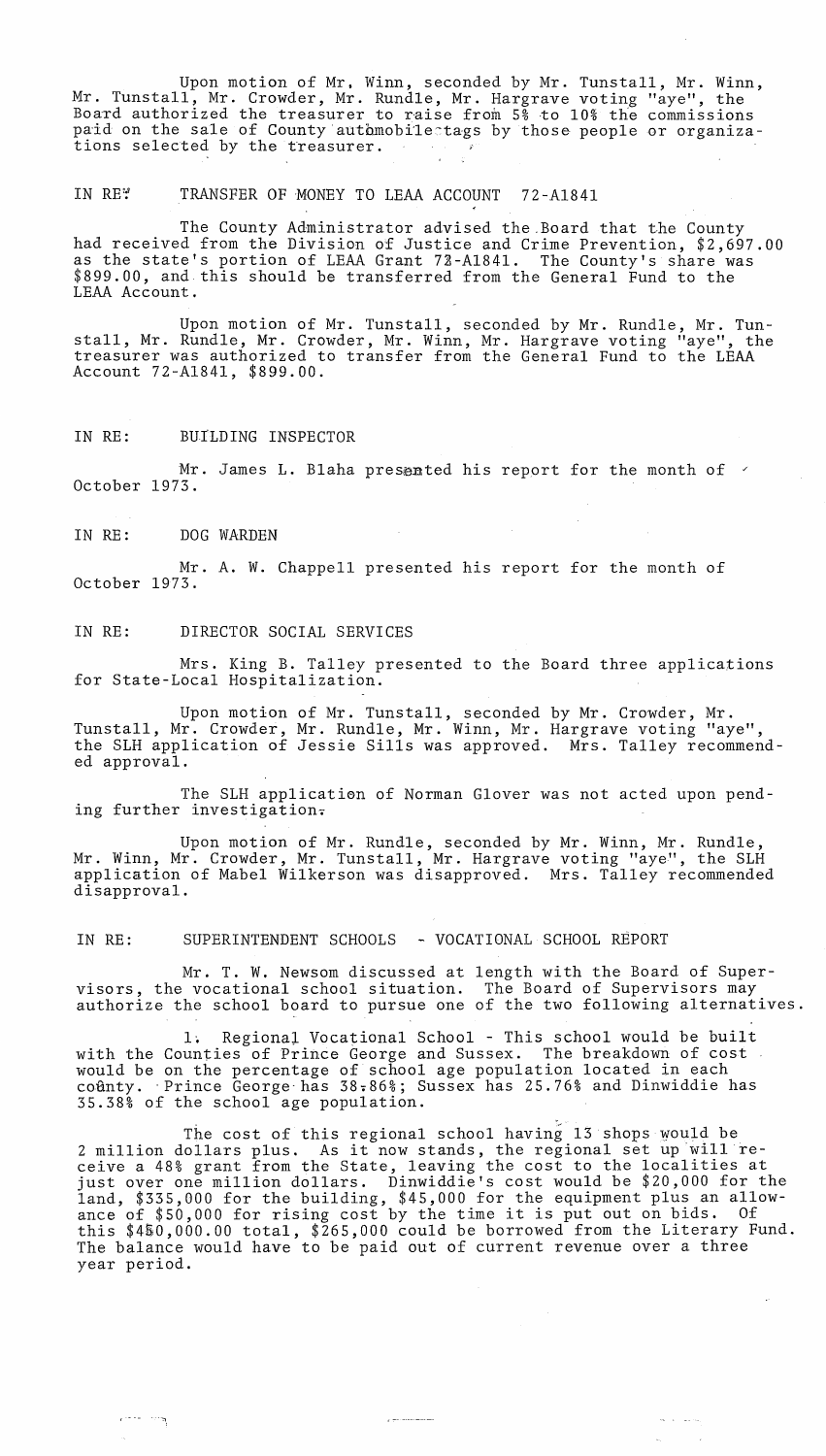2. If Dinwiddie chose to build its own vocational school<br>s. the cost would be somewhere around \$1.315.000.00. It with  $\bar{g}$  shops, the cost would be somewhere around \$1,315,000.00. is very unlikely that Dinwiddie County will recieve, if it should go alone, a grant from the state for 48% of the construction cost. considering it did, Dinwiddie's cost would be \$665,000.00 and there would be a very good possibility that this amount could be borrowed from the Literary Fund. Since it would be very unlikely that the 'in-County by itself could offer the same number of classes that the regional facility would; the size of the building would be 8 shops rather than 13 shops contained in the regional school. '

- - ~------~--'-----~~-'--~------- --~-~,~~---------------------

, J LJ

 $\Box$ 

At this time 3:10 P.M., the Chairman declared a 10 minute recess. Mr. Hargrave reconviened the meeting at 3:20 P.M.

After a brief discussion on deciding the fate of the vocational school at this meeting or waiting to a later meeting, Mr. Winn eational sensor at this meeting of waiting to a facer meeting, hi. wind lay the decision on the vocational school until the next meeting, November 21, 1973, and further, Mr. Newsom was requested to arrange for the Board members to meet with representatives from the State Board of Education to discuss the vocational school situation.

IN RE: VIRGINIA DEPARTMENT OF HIGHWAYS - YE BLUE TARTAN ROAD

Mr. R. V. Lancaster, III, Resident Engineer and Mr. B. C. Medlock, Assistant Resident Engineer, represented the Virginia Department of Highways.

Mr. Lancaster explained to the Board that on October 3, 1973, the Board had requested the department of highways to take into the state secondary system 1.32 miles of road leading from U. S. Route 1 to the Seaboard Coastline Railroad, commonly referred to as Ye Blue Tartan<br>Road. Mr. Lancaster explained there was not sufficient money in th Mr. Lancaster explained there was not sufficient money in the budget for the Highway to build this entire road this fiacal year, and he asked that the Board do one of two things. 1. To reduce the amount of road that they requested to be built this year from 1.32 miles to 0.60 miles. 2. Request the Highway Department to spend, the amount of money to be allocated for roads to be taken into the state secondary system for the fiscal year 1974-75, in the fiscal year 1973-74 to build the entire 1.32 miles of road.

After discussion; Mr. Rundle moved,-Mr. Winn,seconded, Mr. Rundle, Mr. Winn, Mr. Crowder, Mr. Tunstall, Mr. Hargrave voting "aye", Rundle, Mr. Winn, Mr. Crowder, Mr. Tunstall, Mr<br>the resolution adopted on October 3rd that read:

The Board of Supervisors of Dinwiddie County having reviewed the Board of Viewers report of April 19, 1972, of a proposed road in Dinwiddie County, beginning at a point on Route 1, 0.03 mile North of Route 1-85, running in a southerly direction to the northern most rightof-way line of the abandoned Seaboard Coast Line Railroad, a total distance in length of 1.32 miles to dead end and culdesac.

WHEREAS, motion was made by Mr. S. E. Winn and seconded by Mr. R. H. Rundle, with Mr. Winn, Mr. Rundle, Mr. Hargrave, Mr. Crowder and Mr. Tunstall voting "aye", requesting the Virginia Department of and in: ranssall vooling ays, requesting the virginia Bepartments of addition, since it -appearing to the Board that a 50-foot right-of-way is duly recorded by deed and plat in Deed Book 164, Page 301, dated October 12, 1973,

Be, amended to read as follows:

CI)

December 17/973

ERGed to<br>effectiv

us State Secondery System

 $CLK$ 

The Board of 'Supervisors of Dinwiddie County having reviewed the Board of Viewers report of April 19, 1973, of a proposed road in Dinwiddie County, beginning at a point on Route 1, 0.03 mile North of Route 1-85, running in a southerly direction towards the northern most<br>right-of-way line of the abandoned Seaboard Coastline Railroad. line of the abandoned Seaboard Coastline Railroad, a total distance in length of  $0.60$  miles to dead end;

WHEREAS, motion was made by Mr. S. E. Winn and seconded by Mr. R. H. Rundle, with Mr. Winn, Mr. Rundle, Mr. Hargrave, Mr. Crowder and Mr. Tunstall voting "aye", requesting the Virginia, Department of Highways to take into the State Secondary System of Roads this rural Highways to take into the state secondary system or koads this fural<br>addition, since it appearing to the Board that a 50 foot right-of-way is duly recorded by deed and plat in Deed Book 164, Page 301, dated October 12, 1973.

## BOOK 6, PAGE 100

 $1077$  $N$ ough on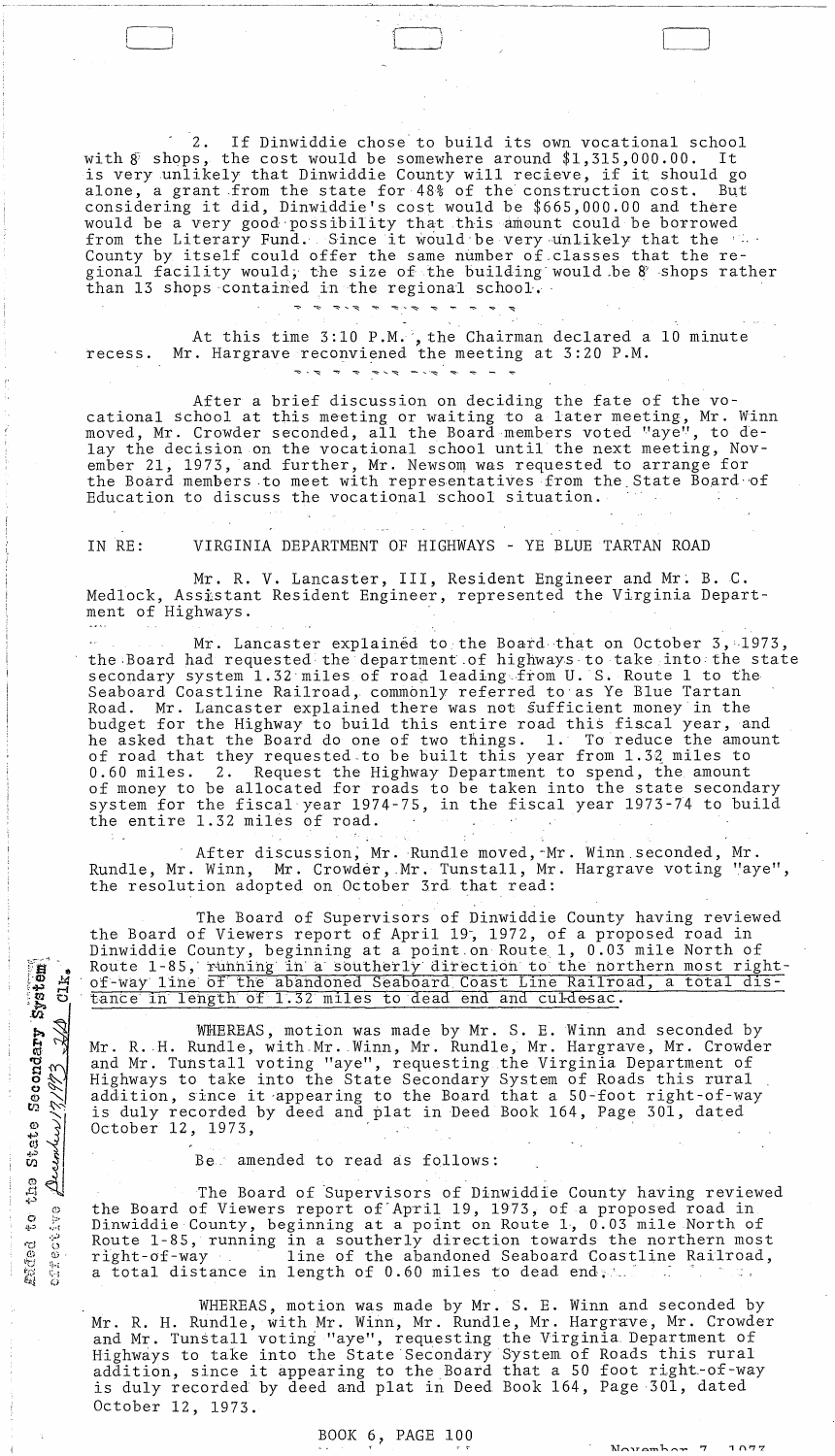### IN RE: DINWIDDIE ACRES SUBDIVISION PLAT - APPROVED

The County Administrator presented to the Board; a plat of Dinwiddie Acres Subdivision located on Route 660, Quaker Road. The County Administrator stated that this plat met all the requirements of Dinwiddie County Code and had been signed by the State Highway Department and the Health Department. The State Highway Department recommended that a bond of \$25,000.00 be posted by the Subdivider to insure that the streets contained in this subdivision would be brought up to state standards.

Upon motion of Mr. Winn, seconded by Mr. Crowder, Mr. Winn, Mr. Crowder, Mr. Tunstall, Mr. Rundle, Mr. Hargrave voting "aye", the Chairman, Mr. Hargxave was authorized to sign Dinwiddie Acres Subdivision plat and further that the subdivider, Mr. Jefferson B. Brown, be required to post a commercial bond in the amount of \$25,000.00 prior to the re cordation of this subdivision plat.

#### IN RE: MAITLAND VILLAGE SUBDIVISION PLAT - APPROVED

The County Administrator presented to the Board a plat. of a portion of Maitland' Village Subdivision. This plat had been signed by the Health Department and the Highway Department and met all the regulations of the Dinwiddie County Code. The Highway Department recommended that a bond of \$6,000.00 be required.

Upon motion of Mr. Winn, seconded by Mr. Crowder, Mr. Winn, Mr. Crowder, Mr. Rundle, Mr. Tunstall, Mr. Hargrave voting "aye", the Chairman was authorized to sign the Maitland Village Subdivision plat and further that Mr. Maitland, the subdivider, be required to post a bond of \$6,000.00 prior to this plat being recorded.

#### IN RE: TRAIN BLOCKING ROUTE 604

Mr. Hargrave advised the Highway Department that he had received several calls about the train blocking Route 604 just south of Collier Yard. After a brief discussion, the Commonwealth's Attorney was directed to write a.letter to the Seaboard Coastline Railroad Company advising them of this fact, and in addition, what alternatives were available to the Board of Supervisors to insure that this blocking of a road by a train does not happen again.

## IN RE: JACKSON AND BUILDING PERMIT

The Chairman stated that he had been called on numerous occasions by Mrs. Jackson requesting that she be issued a building permit. Recently she had stated that the road on which she wishes to build had been graded and stone had been placed upon it. Mr. Lancaster stated that he viewed this road but it was not up to state standards and he could not recommend that it be accepted into the state secondary system. The County Administrator said he had discussed this matter with Mrs. Jackson and Mr. Brown, whom Mrs. Jackson had purchased the land from, and they were aware of what was required to bring the right-of-way up to state standards.

## IN RE: 1990 LAND USE PLAN

- -,

At the last Board meeting, October 17th, Mr. Dennis K. Morris, flirector of Planning, 'Crater Planning District Commission, presented to the Board, the Commission's 1990 land use development plan. He had asked the Board to adopt a resolution approving of this plan.5

At that meeting, Mr. Hargrave told Mr. Morris that he perferred to wait before asking the Board to adopt this resolution.

Again, Mr. Morris appeared to ask the Board to adopt this resolution. Upon motion of Mr. Rundle, seconded by Mr. Winn, all members voting "aye", the following resolution was adopted: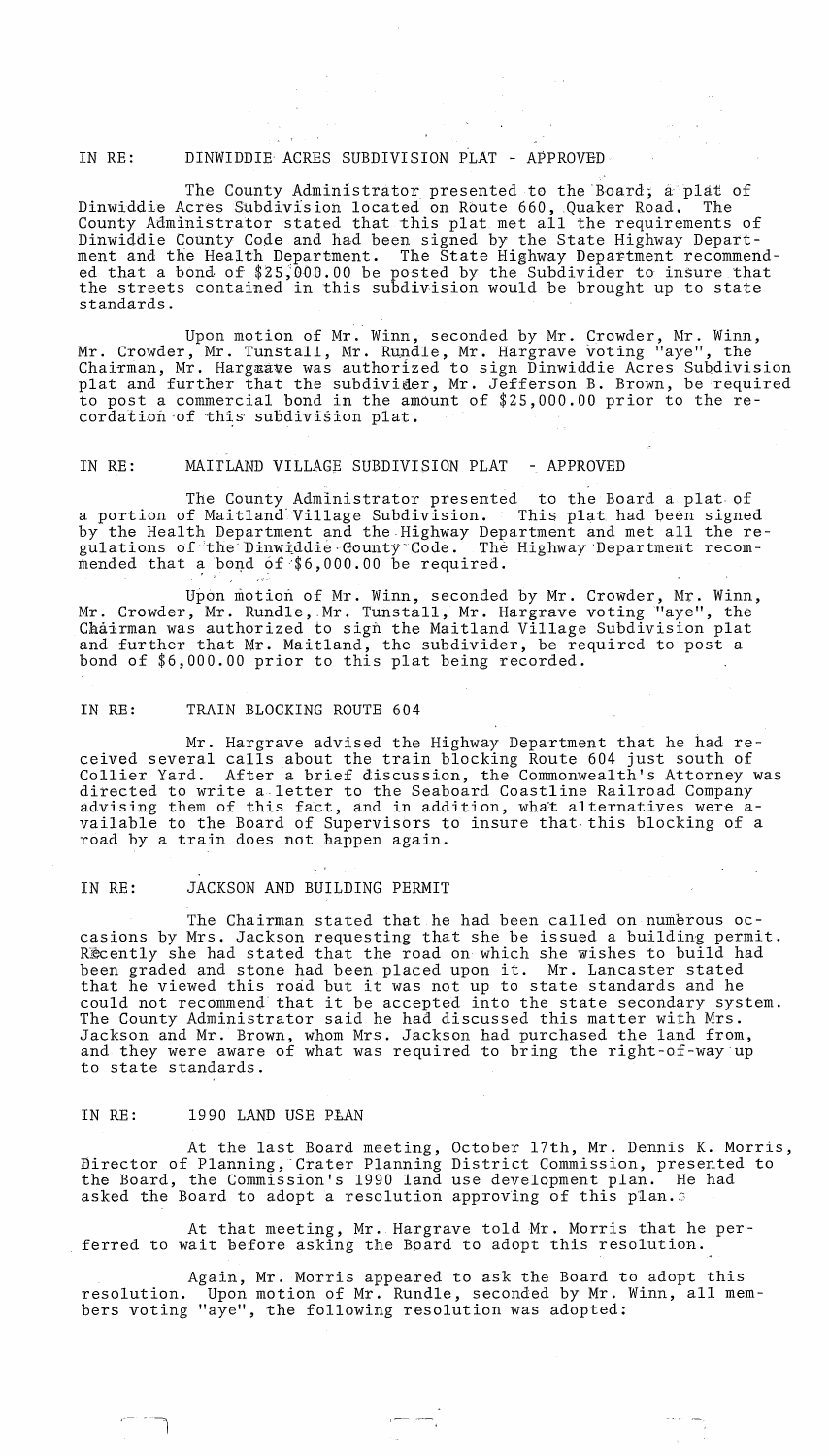WHEREAS, the Land Development Plan 1990, prepared by the Crater Planning District Commission is to serve as a general guide for growth and development within the County of Dinwiddie and neighbor-<br>ing jurisdictions, and,

 $\Box$ 

WHEREAS, the Plan was developed in close cooperation with the Dinwiddie County Planning Commission and other local sources, and,

WHEREAS, the Plan has been endorsed by the said Dinwiddie County Planning Commission as compatible with the short and long-range developmental policies of the County of Dinwiddie,

NOW, THEREFORE, BE IT RESOLVED that the Board of Supervisors of the County of Dinwiddie hereby adopts the Land Development Plan 1990 as provided in Section 15.1-1406(c) of the Code of Virginia 1950 as amended.

IN RE: REPAIRS TO HEALTH BUILDING, SCHOOL & AGRICULTURAL BUILDING

The County Administrator and Mr. John M. Loftis, Director of Sanitation, discussed with the Board repairs to the Health Building,<br>school and agricultural building. The main concern was the inability school and agricultural building.<br>to obtain bids from contractors, One bid had been received and even though it was felt to be in line, there should be other bids received on this work. After discussion, Mr. Winn moved, Mr. Tunstall seconded, all members voting "aye", the County Administrator was instructed to advertise in the Progress-Index for bids on this repair work to the Health Building, and the Agricultural-School building.

IN RE: FLOOD PLAIN STUDIES & FLOOD INSURANCE

The County Admini'strator informed the Board that he would like to invite Mr. Louis Lombardy to the next Board meeting to discuss flood plain studies and flood insurance for Dinwiddie County. The Board indicated its interest in this and agreed to Mr. Lombardy appearing at the next Board meeting.

## IN RE: REQUEST FOR 'FIRE WORKS PERMIT

The' County Administrator read a letter from Mr. Robert G. Churn, principal, Mr. Walter Given, teacher, Mr. George Fields, student, ef Dinwiddie High, requesting a permit to display fireworks at the halftime of the homecoming' footgall game to be held November' 9, 1973.

Upon motion of Mr. Tunstall, seconded by Mr. Rundle, all members voting "aye", the following resolution was adopted:

WHEREAS, students of Dinwiddie County High School desire to have permission to display fireworks in conjunction with their homecoming activities during halfstime of their football game scheduled for 8:00 P.M. on November 9, 1973 at said school; and,

WHEREAS, an application in writing for said permission has  $\cdot$ been submitted to this Board; and

WHEREAS, this Board deems it reasonable that said permission be granted.

NOW, THEREFORE, BE IT RESOLVED by the Board of Supervisors of Dinwiddie County that permission be granted, pursuant to Dinwiddie County Code Section 9-5, for display of fireworks at Dinwiddie County High School upon the following terms and conditions:

> 1. That permission is granted for Mr. Walter Givens, a teacher at said school, to display fireworks at the school's £ootball field during a half-hour period on November 8, 1973, for the purpose of testing the fireworks and ascertaining a suitable location for discharge of same.